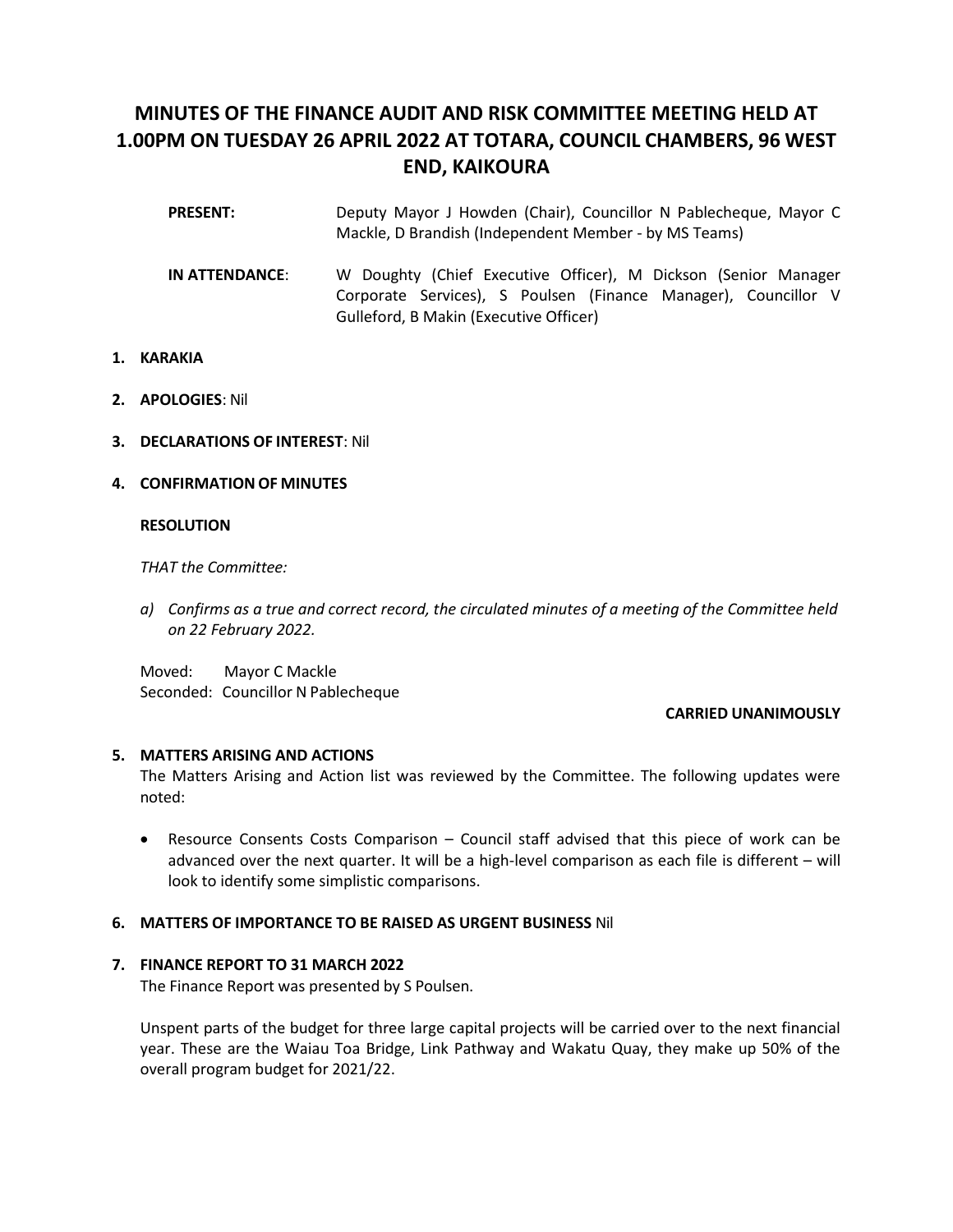There are still some large Māori freehold land rate arrears to be written off (as per new legislation). These are those which are not straightforward to assess.

Water meter charges are more than budgeted by \$26k. S Poulsen explained that forecasts had anticipated lower water consumption in accommodation and businesses because of Covid-19. However, the water consumption from dairy farms had been higher than budgeted.

The variance of \$2.674m of revenue including revenue received in advance and also additional grants were highlighted, noting that the additional grants were not included in the budget:

- \$1.267m relating to Wakatu Quay (\$63k is for South Bay)
- \$500k relating to the Mayors Taskforce for Jobs
- \$70k relating to the Library Partnership Programme
- \$30k relating to Arts Strategy; and
- \$22k relating to Tourism Infrastructure Funding.

It was noted there is a portion of Tourism Infrastructure Funding remaining unclaimed from the 2020/2021 freedom camping season as not all expenses were incurred. Council staff are looking into the remaining amount. There is no indication, as yet, that funding will be available for local authorities to implement the new legislation from Central Government regarding self-contained vehicles.

The Annual Report is still pending with Audit New Zealand following delays due to Covid-19. They have advised that there will be a qualification for revaluations as in their view the Council has exceeded the materiality threshold. The values have changed significantly with inflation costs since the roading and three waters valuations were undertaken at 1 July 2020. (Council staff will be revaluing all asset classes (including land and buildings which were scheduled for this year anyway) for the upcoming year end).

# **RESOLUTION**

*That the Committee recommends that the Council receives the Finance Report to 31 March 2022.*

Moved: Deputy Mayor J Howden Seconded: D Brandish

# **CARRIED UNANIMOUSLY**

# **8. QUARTERLY REPORTS TO 31 DECEMBER 2021**

The summaries of the quarterly reports were highlighted on pages 22 and 23 of the Agenda.

# Liability Management Policy Compliance Report

Council staff are working towards bringing the fixed rate hedging bands to full compliance over time.

\$3.3m was refinanced in April 2022, the fixed rates were locked in January 2022 before they increased. This has lead to interest rate savings compared to current rates.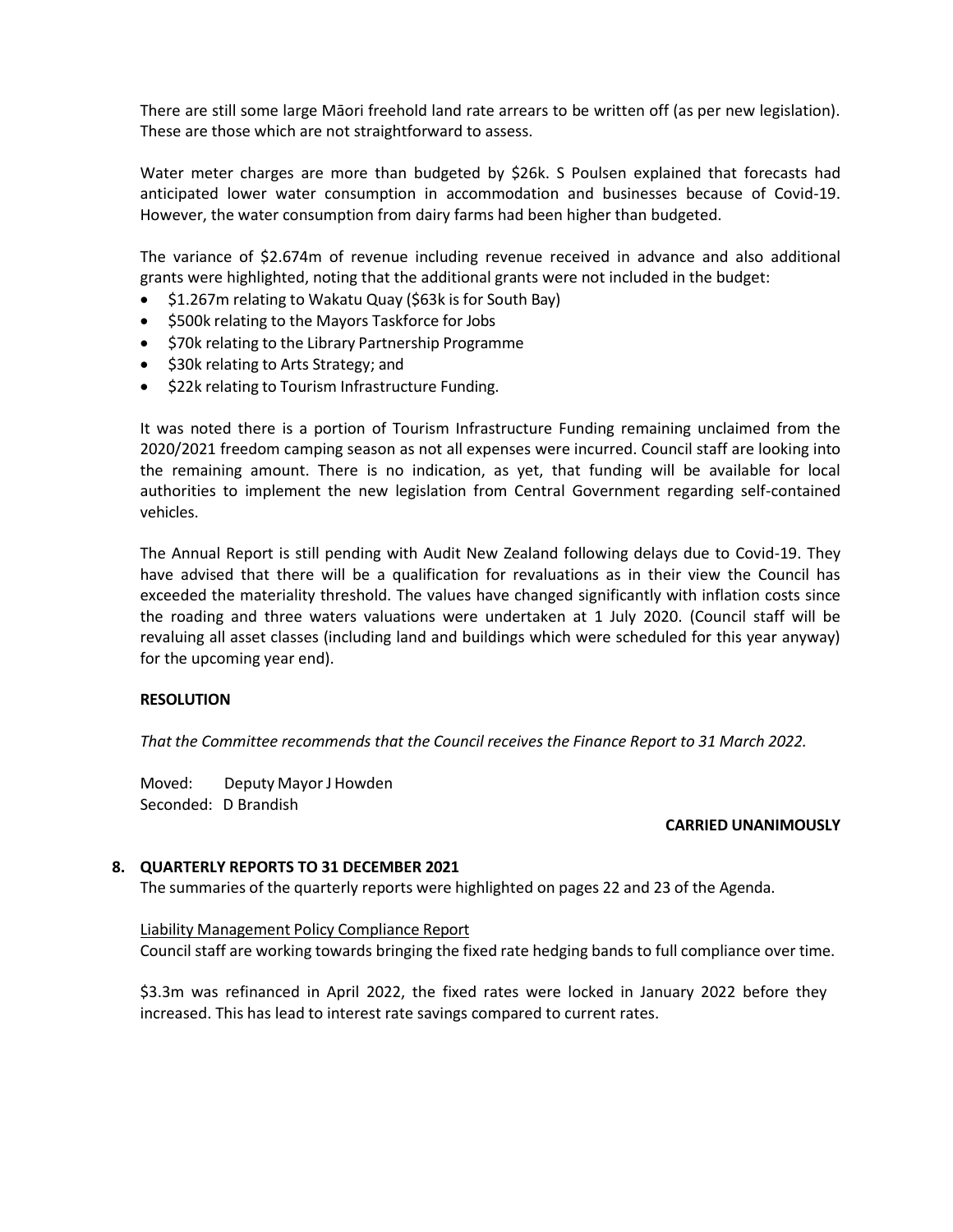# Investment report

The value and mix of Council's investments were discussed on pages 30 and 31 of the Agenda. It was noted that 'leased property' includes Wakatu Quay and the airport terminal and hangers. The Marlborough Regional Forestry Joint Venture is performing better than forecast – likely a timing issue.

A discussion was held on Council assets vs investments. Council staff will consider separating out assets held by the Council onto another report. This is to capture assets which do not necessarily generate a return, such as the Opshop or the Council building.

# Depreciation vs Capex Expenditure Report

Council staff will look to create a more forward-looking report as previously discussed. The Committee discussed that introducing rating for depreciation would be over a transitional period, for example 10 years. D Brandish and M Dickson would discuss in further detail.

# Airport Report & Harbour Report

Airport landing fees are down across New Zealand due to Covid-19 and harbour revenue is slightly down on budget.

# Rates & Sundry Debtors Report

It was noted that the large debtor requires wider discussions on options going forward. D Brandish and W Doughty would discuss further.

The general debtors include Waka Kotahi for the public toilet works on State Highway 1. Council staff are not expecting any debt collection issues with them.

# **RESOLUTION**

*That the Committee recommends that Council receives the cover report and the listed attachments outlined in section 3 Summary of the cover report.*

Moved: Deputy Mayor J Howden Seconded: Cr N Pablecheque

# **CARRIED UNANIMOUSLY**

# **9. ANNUAL PLAN UPDATE**

A workshop has been scheduled on  $11<sup>th</sup>$  May. KDC Communications will start advertising the Annual Plan mid-May.

# **RESOLUTION**

*That the Council receives this report for information.*

Moved: Deputy Mayor J Howden Seconded: Mayor C Mackle

**CARRIED UNANIMOUSLY**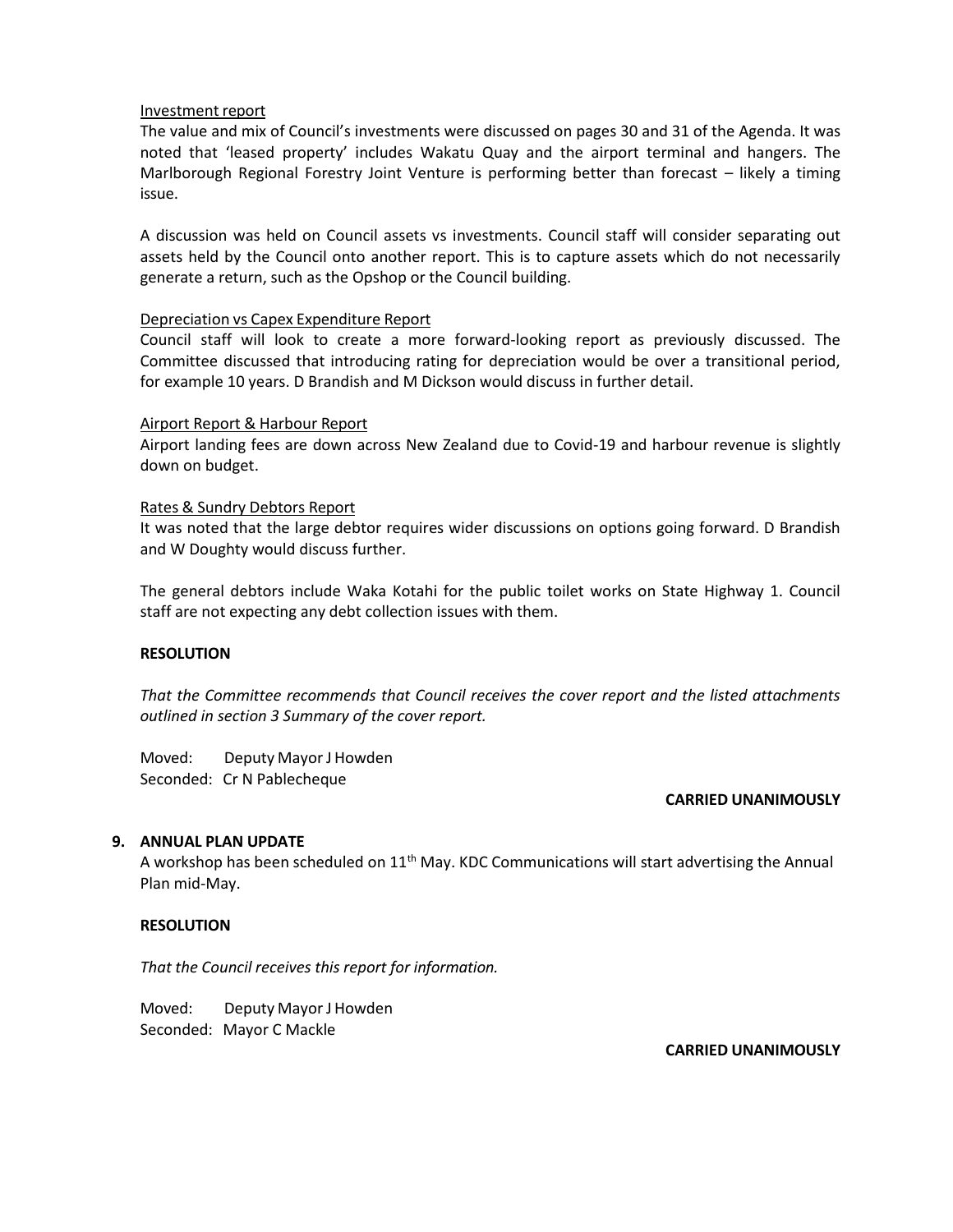# **10. CLOSE MEETING**

There being no further business, the meeting was declared closed at 2.12pm.

CONFIRMED CONFIRMED Chairperson

**Date** Date